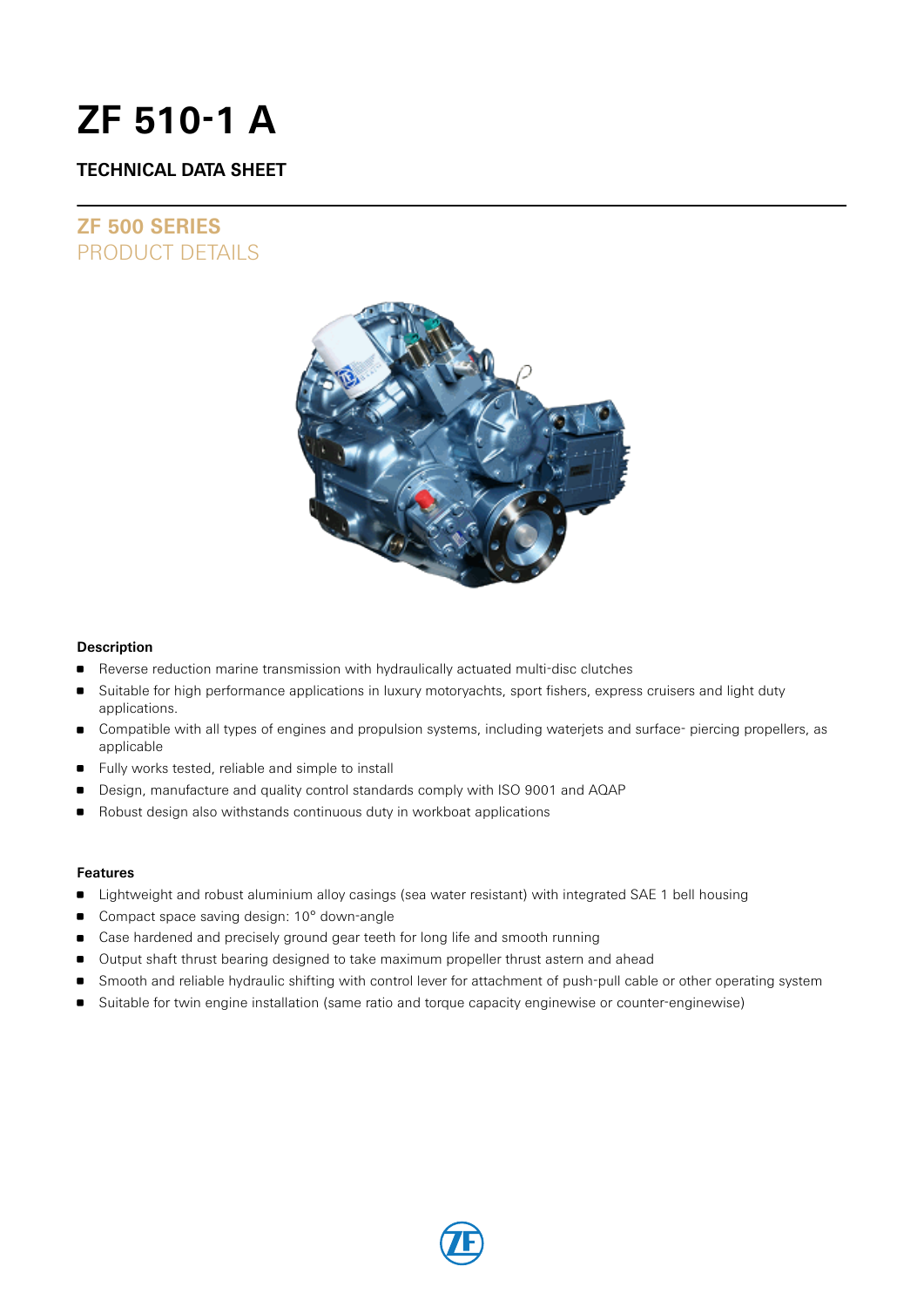# **ZF 510-1 A**

## **RATINGS**

| Ratios<br>Power Factor      |               |        |                      | Input Power Capacity |          |                      |          |      | Max. | Max. | Max.       |
|-----------------------------|---------------|--------|----------------------|----------------------|----------|----------------------|----------|------|------|------|------------|
|                             | kW/RPM hp/RPM |        | kW                   | hp                   | kW       | hp                   | kW       | hp   | kW   | hp   | <b>RPM</b> |
| Pleasure Duty - Diesel      |               |        | 2100 RPM             |                      | 2300 RPM |                      | 2450 RPM |      |      |      |            |
| 1.125*, 1.774, 2.000, 2.222 | 0.3913        | 0.5247 | 822                  | 1102                 | 900      | 1207                 | 959      | 1286 | 1174 | 1574 | 3000       |
| 2.480*                      | 0.3654        | 0.4900 | 767                  | 1029                 | 840      | 1127                 | 895      | 1201 | 1096 | 1470 | 3000       |
| Light Duty - Diesel         |               |        | 2100 RPM             |                      |          | 2300 RPM<br>2450 RPM |          |      |      |      |            |
| 1.125*, 1.774, 2.000        | 0.3567        | 0.4783 | 749                  | 1004                 | 820      | 1100                 | 874      | 1172 | 1070 | 1435 | 3000       |
| 2.222                       | 0.3404        | 0.4565 | 715                  | 959                  | 783      | 1050                 | 834      | 1118 | 1021 | 1370 | 3000       |
| $2.480*$                    | 0.3242        | 0.4348 | 681                  | 913                  | 746      | 1000                 | 794      | 1065 | 973  | 1304 | 3000       |
| Medium Duty - Diesel        |               |        | 2100 RPM<br>1800 RPM |                      | 2250 RPM |                      |          |      |      |      |            |
| 1.125*, 1.774, 2.000        | 0.2694        | 0.3613 | 485                  | 650                  | 566      | 759                  | 606      | 813  | 808  | 1084 | 3000       |
| 2.222, 2.480*               | 0.2486        | 0.3334 | 447                  | 600                  | 522      | 700                  | 559      | 750  | 746  | 1000 | 3000       |
| Continuous Duty - Diesel    |               |        |                      | 1600 RPM<br>1800 RPM |          | 2100 RPM             |          |      |      |      |            |
| 1.125*, 1.774, 2.000        | 0.2486        | 0.3334 | 398                  | 533                  | 447      | 600                  | 522      | 700  | 746  | 1000 | 3000       |
| $2.222, 2.480*$             | 0.2279        | 0.3056 | 365                  | 489                  | 410      | 550                  | 479      | 642  | 684  | 917  | 3000       |

\* Special Order Ratio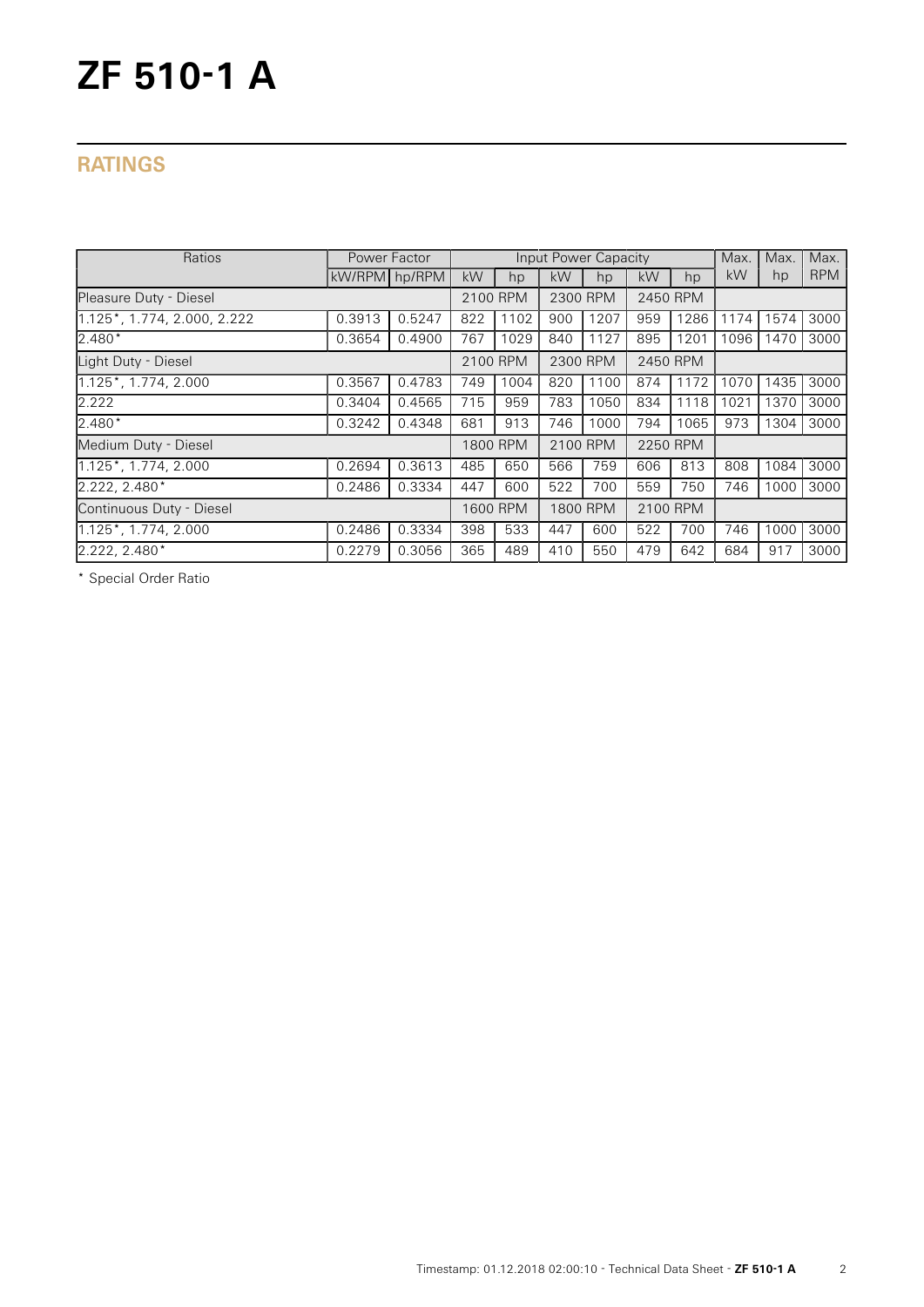# **ZF 510-1 A**

## **DIMENSIONS**





| $\forall$                | B <sub>1</sub>                                    | B <sub>2</sub>                            | H1          | H <sub>2</sub>    |      |                    |  |  |  |  |  |
|--------------------------|---------------------------------------------------|-------------------------------------------|-------------|-------------------|------|--------------------|--|--|--|--|--|
| Millimeter (mm)          |                                                   |                                           |             |                   |      |                    |  |  |  |  |  |
| 217.0                    | 297.5                                             | 297.5<br>174.0<br>622.0<br>492.0<br>400.0 |             |                   |      |                    |  |  |  |  |  |
| lnch (in)                |                                                   |                                           |             |                   |      |                    |  |  |  |  |  |
| 8.54                     | 15.75<br>11.71<br>6.85<br>19.37<br>11.71<br>24.49 |                                           |             |                   |      |                    |  |  |  |  |  |
| Angle (°)<br>Weight (kg) |                                                   |                                           | Weight (lb) | Amount of Oil (I) |      | Amount of Oil (qt) |  |  |  |  |  |
| 193<br>10                |                                                   | 425                                       | 13.0        |                   | 13.8 |                    |  |  |  |  |  |

# **BELL HOUSING DIMENSIONS**

| Name  | Α  |                         | Β                                   |                         | C  |      | L <sub>3</sub> |     | <b>Bolt Holes</b> |          |      |
|-------|----|-------------------------|-------------------------------------|-------------------------|----|------|----------------|-----|-------------------|----------|------|
|       |    |                         |                                     |                         |    |      |                |     | No.               | Diameter |      |
|       | mm | $\overline{\mathsf{I}}$ | mm                                  | $\overline{\mathsf{I}}$ | mm | in   | mm             | in  |                   | mm       | in   |
| SAE 0 |    |                         | 647.7 25.5 679.45 26.75 711.2       |                         |    | 28.0 | 0.0            | 0.0 | 6                 | 13.49    | 0.53 |
| SAE 1 |    |                         | 511.2 20.13 530.2 20.87 554.0 21.81 |                         |    |      |                |     | 12                | 12.0     | 0.47 |



# **OUTPUT FLANGE DIMENSIONS**

|       |                         |                                    |                         |    |                         |      |      | <b>Bolt Holes</b> |              |      |  |
|-------|-------------------------|------------------------------------|-------------------------|----|-------------------------|------|------|-------------------|--------------|------|--|
|       |                         |                                    |                         |    |                         |      |      | No.               | Diameter (E) |      |  |
| mm    | $\mathsf{I} \mathsf{n}$ | mm                                 | $\overline{\mathsf{I}}$ | mm | $\overline{\mathsf{I}}$ | mm   |      |                   | mm           |      |  |
| 205.0 |                         | 8.07   170.0   6.69   140.0   5.51 |                         |    |                         | 20.0 | 0.79 |                   | 18.3         | 0.72 |  |